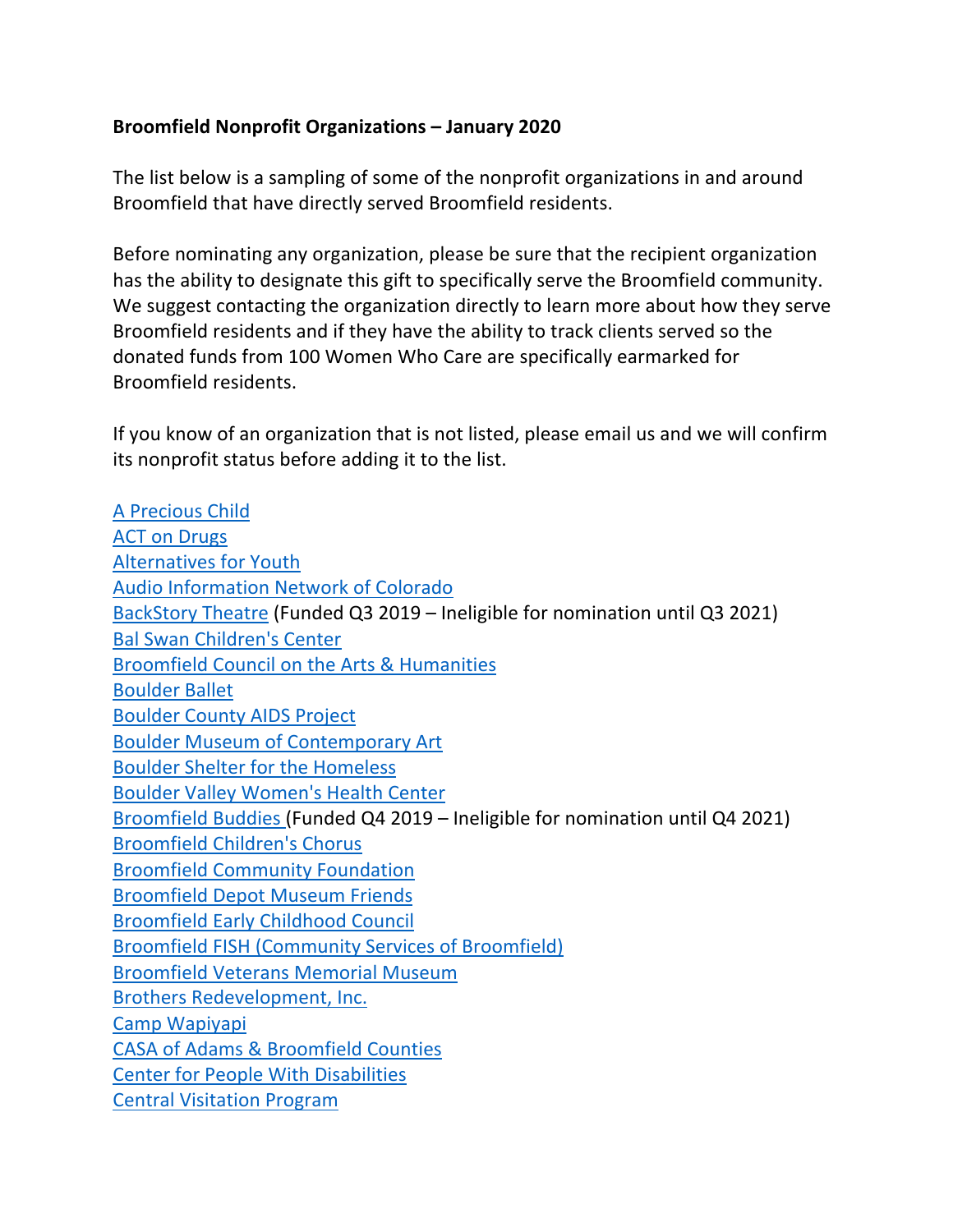Clinica Campesina Family Health Services Coal Creek Education Center Colorado Conservatory of Dance (formerly Ballet Nouveau) Colorado Meth Project/Rise Above Colorado Colorado Repertory Singers Control Group Productions Danse Etoile Ballet Dental Aid, Inc. Flatirons Habitat for Humanity FRIENDS of Broomfield Good Samaritan Medical Center Foundation GZ Sobol's Parkinson's Network Hope House of Colorado Imagine! Impact on Education Intercambio de Comunidades Intermezzo Academy of Music Junior Achievement- Rocky Mountain, Inc. Mental Health Partners Rocky Mountain Crisis Partners Project Angel Heart Ralston House Reach Out and Read Colorado Rocky Mountain Adventist Healthcare Foundation Rocky Mountain Legal Center Rocky Mountain Multiple Sclerosis Center Safehouse Progressive Alliance for Nonviolence (SPAN) Senior Resources of Broomfield, Inc Shimmering Wings Shining Stars Foundation Special Olympics Colorado Sphere Ensemble The Arts HUB The Association for Community Living The Refuge Café (Funded Q1 2019 – Ineligible for nomination until Q1 2021) The Rocky Mountain Butterfly Consortium The Salvation Army Broomfield There With Care Thorne Ecological Institute